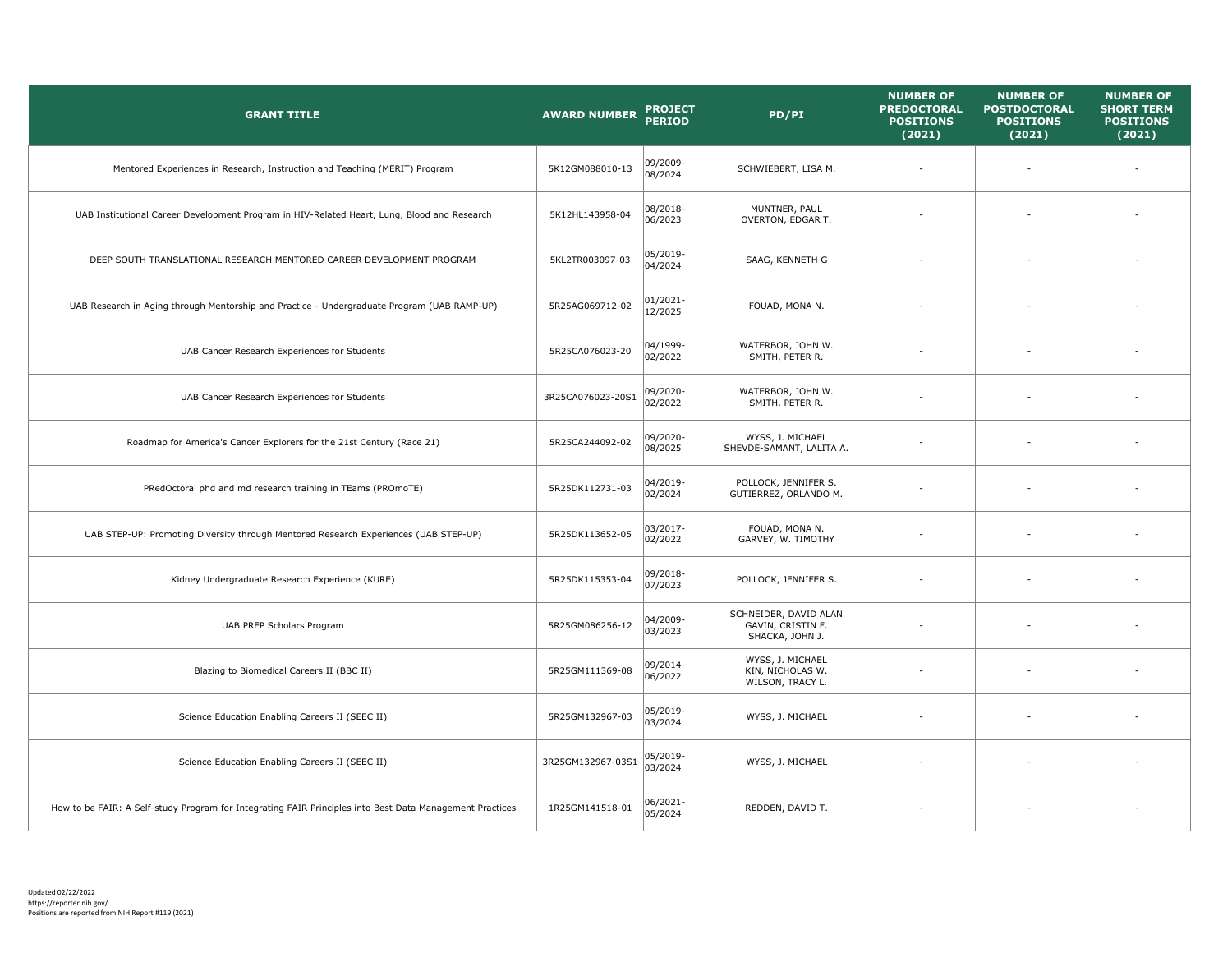| <b>GRANT TITLE</b>                                                                                           | <b>AWARD NUMBER</b> | <b>PROJECT</b><br><b>PERIOD</b> | PD/PI                                           | <b>NUMBER OF</b><br><b>PREDOCTORAL</b><br><b>POSITIONS</b><br>(2021) | <b>NUMBER OF</b><br><b>POSTDOCTORAL</b><br><b>POSITIONS</b><br>(2021) | <b>NUMBER OF</b><br><b>SHORT TERM</b><br><b>POSITIONS</b><br>(2021) |
|--------------------------------------------------------------------------------------------------------------|---------------------|---------------------------------|-------------------------------------------------|----------------------------------------------------------------------|-----------------------------------------------------------------------|---------------------------------------------------------------------|
| Summer Undergraduate Research Experiences in Genomic Medicine (SURE-GM)                                      | 5R25HG010028-04     | 09/2018-<br>08/2023             | KORF, BRUCE R.<br>BARSH, GREGORY STEFAN         |                                                                      | ÷                                                                     |                                                                     |
| Preparation for Graduate and Medical education (PARAdiGM) program                                            | 5R25HL120883-08     | 04/2014-<br>03/2024             | SIMS, BRIAN                                     |                                                                      | $\overline{\phantom{a}}$                                              |                                                                     |
| UAB Research and Education Program in Neuroscience                                                           | 5R25NS079188-10     | 07/2012-<br>06/2022             | STANDAERT, DAVID G.                             |                                                                      | ÷                                                                     |                                                                     |
| UAB Neuroscience Roadmap Scholars Program                                                                    | 5R25NS089463-07     | 09/2014-<br>07/2025             | LUBIN, FARAH D                                  |                                                                      |                                                                       |                                                                     |
| Immunologic Diseases and Basic Immunology                                                                    | 5T32AI007051-44     | 07/1976-<br>06/2023             | SCHROEDER, HARRY WILLIAM                        | $\overline{7}$                                                       | 3                                                                     | $\mathbf 0$                                                         |
| Training Program in Rheumatic and Musculoskeletal Diseases Research                                          | 5T32AR069516-05     | 05/2016-<br>04/2022             | MOUNTZ, JOHN D                                  | $\overline{\mathbf{3}}$                                              | 3                                                                     | $\Omega$                                                            |
| UAB Cancer Prevention and Control Training Program (T32)                                                     | 5T32CA047888-32     | 07/2018-<br>06/2023             | DEMARK-WAHNEFRIED, WENDY<br>BAKITAS, MARIE ANNE | $\overline{4}$                                                       | $\overline{4}$                                                        | $\mathbf 0$                                                         |
| Surgical Oncology Research Training Program                                                                  | 5T32CA229102-04     | 07/2018-<br>06/2023             | CHEN, HERBERT<br>DUDEJA, VIKAS                  | $\mathbf 0$                                                          | $\overline{4}$                                                        | $\mathbf 0$                                                         |
| Interdisciplinary Training in Kidney-Related Research                                                        | 3T32DK007545-33S1   | 07/1987-<br>03/2024             | AGARWAL, ANUPAM                                 | $\mathbf 0$                                                          | $\overline{4}$                                                        | $\mathbf 0$                                                         |
| Interdisciplinary Training in Kidney-Related Research                                                        | 5T32DK007545-33     | 07/1987-<br>03/2024             | GUTIERREZ, ORLANDO M.                           | $\pmb{0}$                                                            | $\overline{4}$                                                        | $\mathbf 0$                                                         |
| UAB Obesity Training Program                                                                                 | 2T32DK062710-16A1   | 07/2004-<br>05/2026             | GARVEY, W. TIMOTHY<br>HILL, JAMES O.            | $\mathbf{0}$                                                         | $\overline{4}$                                                        | 6                                                                   |
| PRedoctoral Interdisciplinary training in renal physiology and MEdicine (PRIME)                              | 3T32DK116672-04S1   | 07/2018-<br>06/2023             | POLLOCK, JENNIFER S.                            | $\overline{4}$                                                       | $\mathbf 0$                                                           | $\mathbf 0$                                                         |
| PRedoctoral Interdisciplinary training in renal physiology and MEdicine (PRIME)                              | 5T32DK116672-04     | 07/2018-<br>06/2023             | POLLOCK, JENNIFER S.                            | $\overline{4}$                                                       | $\mathbf 0$                                                           | $\mathbf 0$                                                         |
| Development and Functional Assessment of Cardiovascular Tissue Engineering Therapy (CVTE) T32 Training Grant | 5T32EB023872-04     | 08/2018-<br>07/2023             | ZHANG, JIANYI<br>ROGERS, JACK M.                | $\overline{4}$                                                       | $\mathbf 0$                                                           | $\mathbf 0$                                                         |
| Training Program in Cell, Molecular, and Developmental Biology                                               | 5T32GM008111-34     | 09/1984-<br>06/2023             | YODER, BRADLEY K.                               | 10                                                                   | $\mathbf 0$                                                           | $\mathbf 0$                                                         |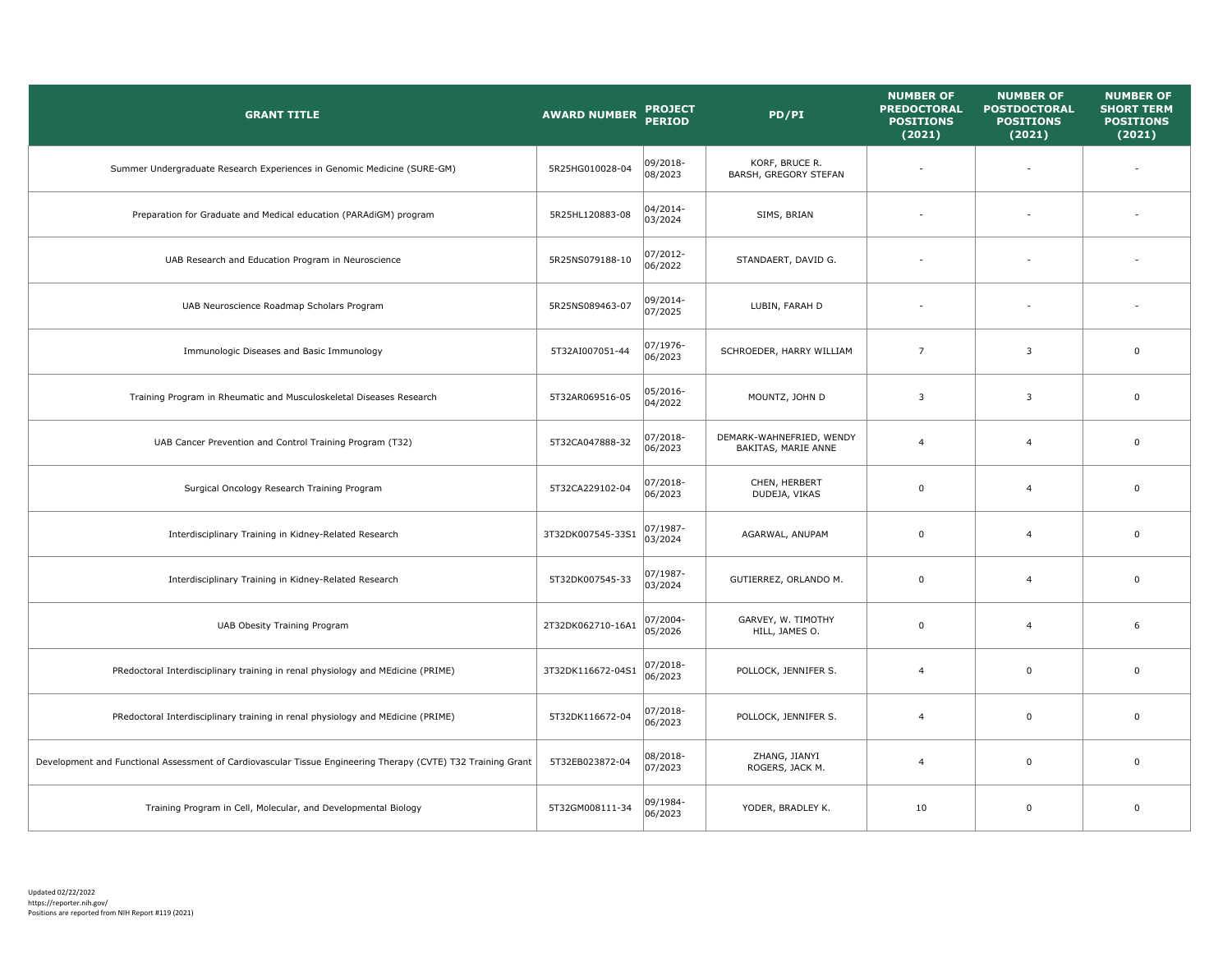| <b>GRANT TITLE</b>                                                                        | <b>AWARD NUMBER</b> | <b>PROJECT</b><br><b>PERIOD</b> | PD/PI                                          | <b>NUMBER OF</b><br><b>PREDOCTORAL</b><br><b>POSITIONS</b><br>(2021) | <b>NUMBER OF</b><br><b>POSTDOCTORAL</b><br><b>POSITIONS</b><br>(2021) | <b>NUMBER OF</b><br><b>SHORT TERM</b><br><b>POSITIONS</b><br>(2021) |
|-------------------------------------------------------------------------------------------|---------------------|---------------------------------|------------------------------------------------|----------------------------------------------------------------------|-----------------------------------------------------------------------|---------------------------------------------------------------------|
| Medical Scientist Training Program                                                        | 3T32GM008361-30S1   | 07/1992-<br>06/2025             | GEISLER, WILLIAM M.<br>YACOUBIAN, TALENE ALENE | 18                                                                   | $\mathsf 0$                                                           | $\mathbf 0$                                                         |
| Medical Scientist Training Program                                                        | 5T32GM008361-30     | 07/1992-<br>06/2025             | YACOUBIAN, TALENE ALENE                        | 18                                                                   | $\mathbf 0$                                                           | $\mathbf 0$                                                         |
| UAB Predoctoral Training Grant in Translational and Molecular Sciences                    | 1T32GM135028-01A1   | 07/2021-<br>06/2026             | PATEL, RAKESH P.                               | $\overline{4}$                                                       | $\overline{0}$                                                        | $\mathbf 0$                                                         |
| Interdisciplinary Training in Pathobiology and Rehabilitation Medicine                    | 5T32HD071866-10     | 09/2012-<br>04/2022             | <b>BUFORD, THOMAS W</b>                        | 3                                                                    | $\overline{4}$                                                        | $\mathsf 0$                                                         |
| UAB-HudsonAlpha Genomic Medicine Training Program                                         | 2T32HG008961-06     | 06/2016-<br>05/2026             | KORF, BRUCE R<br>BARSH, GREGORY STEFAN         | 0                                                                    | $\overline{4}$                                                        | $\mathbf 0$                                                         |
| Mechanisms of Hypertension and Cardiovascular Diseases                                    | 2T32HL007457-41A1   | 07/1980-<br>06/2026             | OPARIL, SUZANNE                                | 0                                                                    | 6                                                                     | $\mathbf 0$                                                         |
| Training Program in Lung Biology and Translational Medicine                               | 2T32HL105346-11A1   | 09/2010-<br>06/2026             | GAGGAR, AMIT                                   | $\mathsf 0$                                                          | 6                                                                     | $\mathsf 0$                                                         |
| UAB Pre-Doctoral Training Program in Obesity-Related Research                             | 5T32HL105349-12     | 09/2010-<br>07/2025             | GOWER, BARBARA A.                              | 8                                                                    | $\mathbf 0$                                                           | $\mathbf 0$                                                         |
| Basic and Translational Science in Heart Failure                                          | 5T32HL129948-05     | 04/2017-<br>03/2023             | YOUNG, MARTIN E.                               | $\mathsf 0$                                                          | $\overline{4}$                                                        | $\mathsf 0$                                                         |
| UAB Predoctoral Training Program in Lung Diseases                                         | 5T32HL134640-05     | 07/2017-<br>06/2022             | SWORDS, WILLIAM E.                             | 6                                                                    | $\mathbf 0$                                                           | $\mathbf 0$                                                         |
| UAB Cardiovascular Disease Predoctoral Training Program in Biostatistics and Epidemiology | 5T32HL155007-02     | 12/2020-<br>11/2025             | TIWARI, HEMANT K.<br>MUNTNER, PAUL             | $\overline{2}$                                                       | $\mathsf 0$                                                           | $\mathsf 0$                                                         |
| UAB Health Services Research (HSR) Training Program                                       | 5T32HS013852-19     | 07/2003-<br>06/2023             | MUGAVERO, MICHAEL J.                           | $\overline{4}$                                                       | 5                                                                     | $\mathbf 0$                                                         |
| Training Program in the Neurobiology of Cognition and Cognitive Disorders                 | 5T32NS061788-14     | 07/2008-<br>06/2023             | HABLITZ, JOHN J.                               | 6                                                                    | $\mathbf 0$                                                           | $\mathsf 0$                                                         |
| UAB Training Program In Neuroscience                                                      | 5T32NS095775-05     | 07/2017-<br>06/2022             | STANDAERT, DAVID G.                            | $\overline{4}$                                                       | $\overline{0}$                                                        | $\mathbf 0$                                                         |
| Short-Term Research Experiences Advancing Medical Students (STREAMS)                      | 5T35DK116670-03     | 04/2019-<br>03/2024             | CHEN, HERBERT<br>LOCKE, JAYME ELIZABETH        | $\mathbf 0$                                                          | $\Omega$                                                              | 8                                                                   |